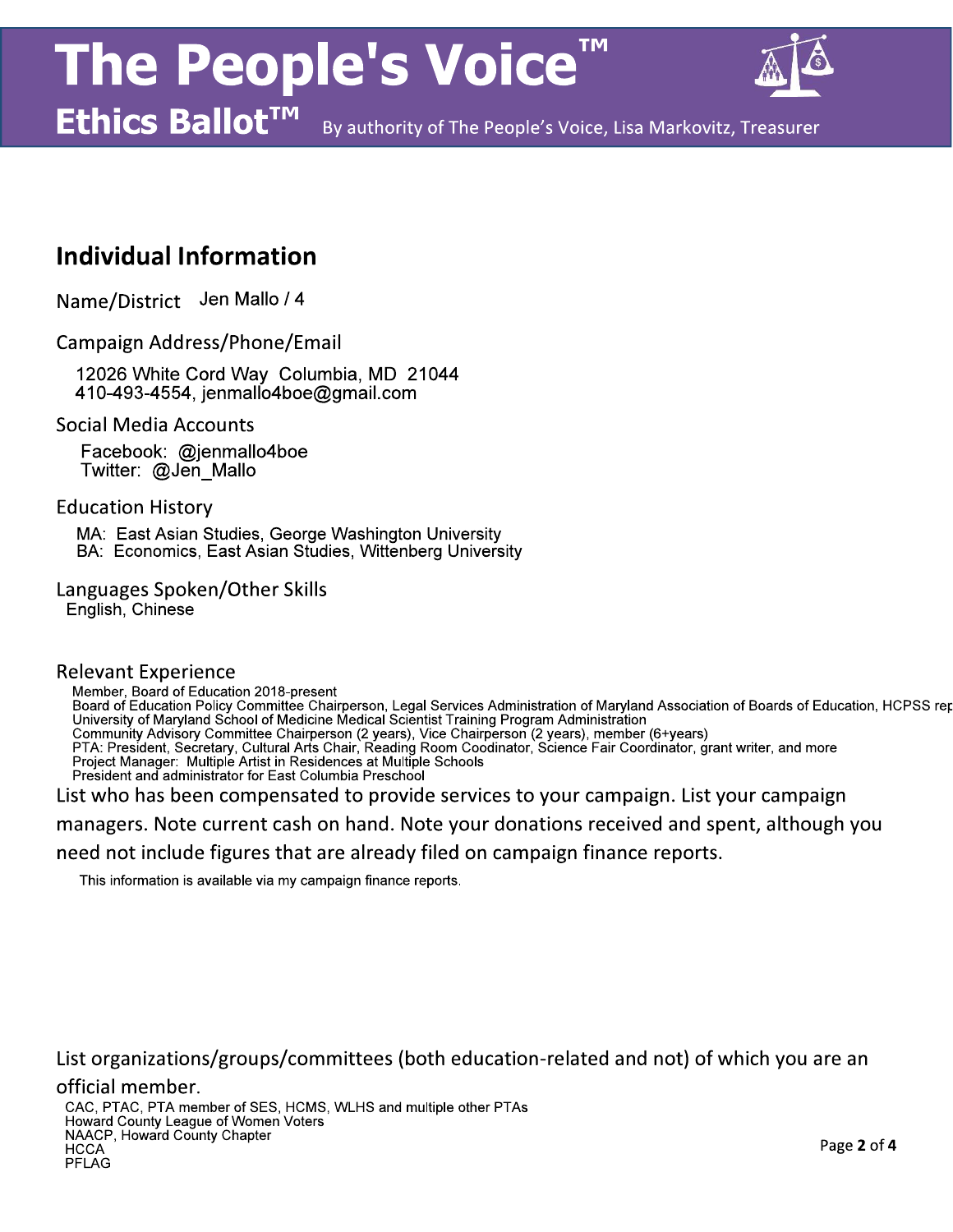## Community Interest / Position **Questions**

1. Why are you running? Explain why you are qualified to hold this position. Please include your experiences doing volunteer or non-profit work, in Howard County and elsewhere. (Character limit please 1200)

I am running to be re-elected to the Board of Education (BOE) because I believe my experience, my knowledge, values, and principles are needed on the Board. I actively champion progressive values, prioritizing the needs of the most vulnerable students, and do the time-consuming hard work that is necessary to be a successful Board member.

I have been on the BOE for 16 months and serve as the Policy Committee Chair for the BOE. I serve as the BOE's representative to the Legal Services Administration of the Maryland Association of Boards of Education.

Leading up to my time on the BOE, I was the Chairperson for the Community Advisory Committee (CAC), the liaison between the BOE and the community at large. I served for two years as Vice Chairperson before my two terms as Chairperson for the CAC. I am the only Board member and candidate who has served on multiple policy advisory committees, which review and revise the school system's policies. I have been a PTA President, PTA Secretary, Coordinator for the Carson Reading Room at Swansfield Elementary School, Science Fair Coordinator, grants writer and project manager, literacy project lead, Cultural Arts Coordinator, and parent volunteer for individual school-based efforts for robotics, orchestra, and soccer while my own children attended Swansfield Elementary, Harpers Choice Middle and Wilde Lake High Schools.

Prior to serving in these 20 years' worth of public education roles, I was the President and chief administrator for East Columbia Preschool, a cooperative preschool in Columbia, MD. Also, during this time I became involved in the Howard County Public School System through the Infants and Toddlers program when one of my children began receiving special education services.

Within the community, I am the coordinator for Blessings in a Backpack for Swansfield Elementary School. This volunteer position coordinates the distribution of weekend food packs for over 50+ students during the school year. I have been in this role since 2018 and have nearly doubled the size of the program since taking it over. During the time of the coronavirus pandemic, I have sought additional grant funds to serve upwards of 250 students per weekend to expand to meet the needs of the community.

Additionally, I am currently leading a group of volunteers who are making facemasks for healthcare workers (particularly serving nursing homes with our initial deliveries of masks) as personal protective equipment. This new grassroots effort was initiated by me at the request of a local infectious diseases doctor who has developed healthcare protocols adopted by the CDC to reduce the spread and risk of infections in nursing homes.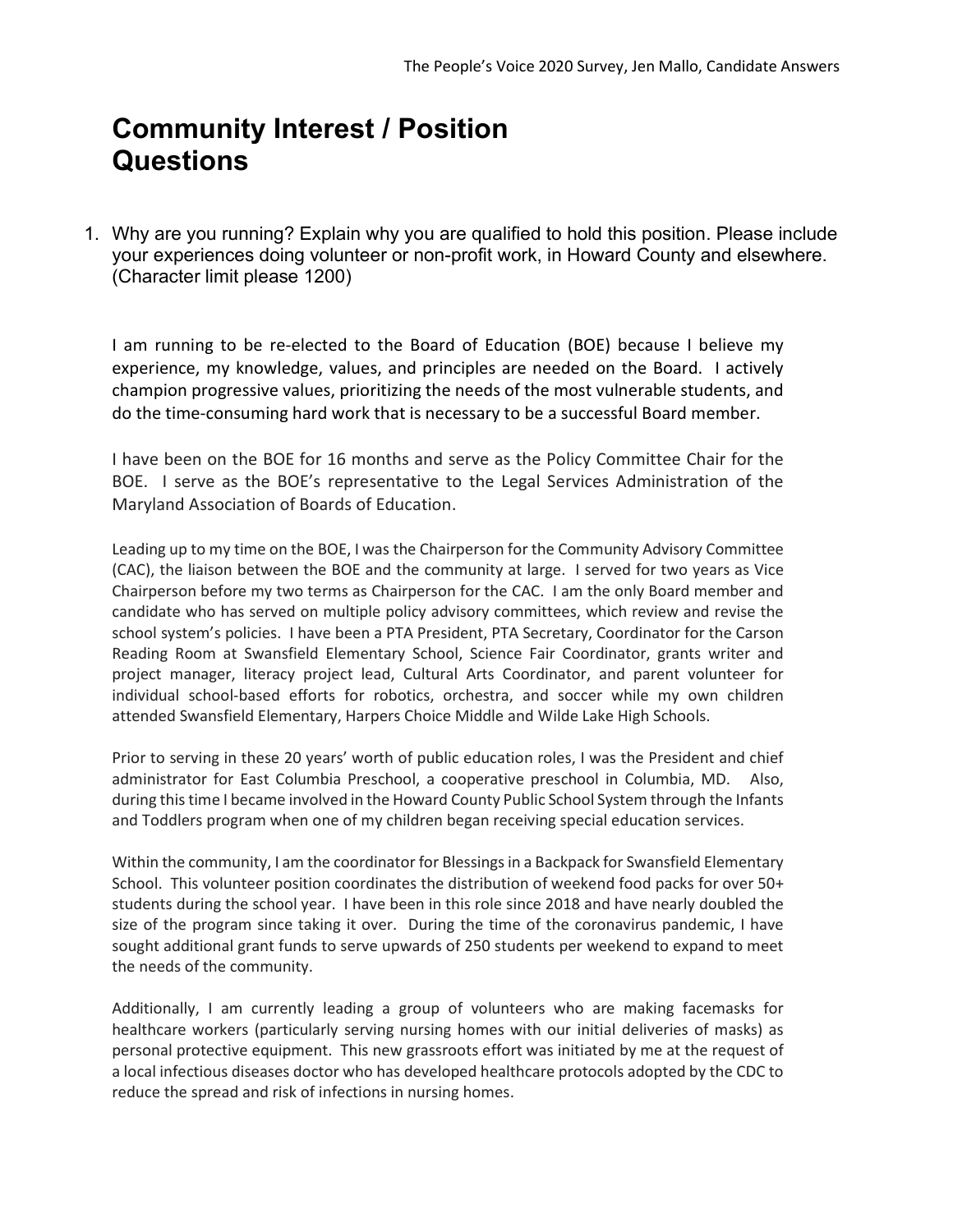2. Do you believe the Board of Education race should remain non-partisan on the ballot? If so, how is your campaign remaining non-partisan? (Character limit 1200)

I believe that the Board of Education should remain non-partisan on the ballot so that all voters, regardless of party affiliation, are able to vote in the primary.

My campaign has remained non-partisan by actively engaging community members regardless of their political affiliation. I have invited individuals of all political affiliations to participate in my events. In the previous campaign, I took every opportunity offered to me by both major political parties to speak with and interact with their members and will continue to do the same when those opportunities are provided to me.

I have strong working relationships with local elected officials from both political parties. I also remain non-partisan by not engaging in partisan attacks on local elected officials with whom I will need good working relationships. I believe that you cannot be an effective Board member if you consistently criticize and attack our local elected officials on social media or other public platforms.

There are some in our community that believe I am partisan since I have strong support for my re-election bid by most local Democratic elected officials. It accurate to say that we share many of the same values, principles, and priorities with respect to public education and Howard County Public Schools. I don't believe some of the initiatives suggested by my opponents such as charter schools or allowing staff to be armed are consistent with Howard County values, but my opposition to these ideas is not based on partisan affiliation.

3. Do you believe the Superintendent's requested budget is too high, too low or just right? If too low, how much should it be, and what other county budget items should be cut to fund it? If too high what should be cut from the request? (Character limit 1200)

I believe the Superintendent's requested budget to be just right. The Superintendent is responsible for asking for what he believes the school system needs. He has identified critical needs and has asked for that level of funding. The BOE, County Executive, and County Council have different responsibilities when it comes to the evaluation of the budget – and these should not be confused with the obligation of the Superintendent to put forward an accurate assessment of the school system's needs.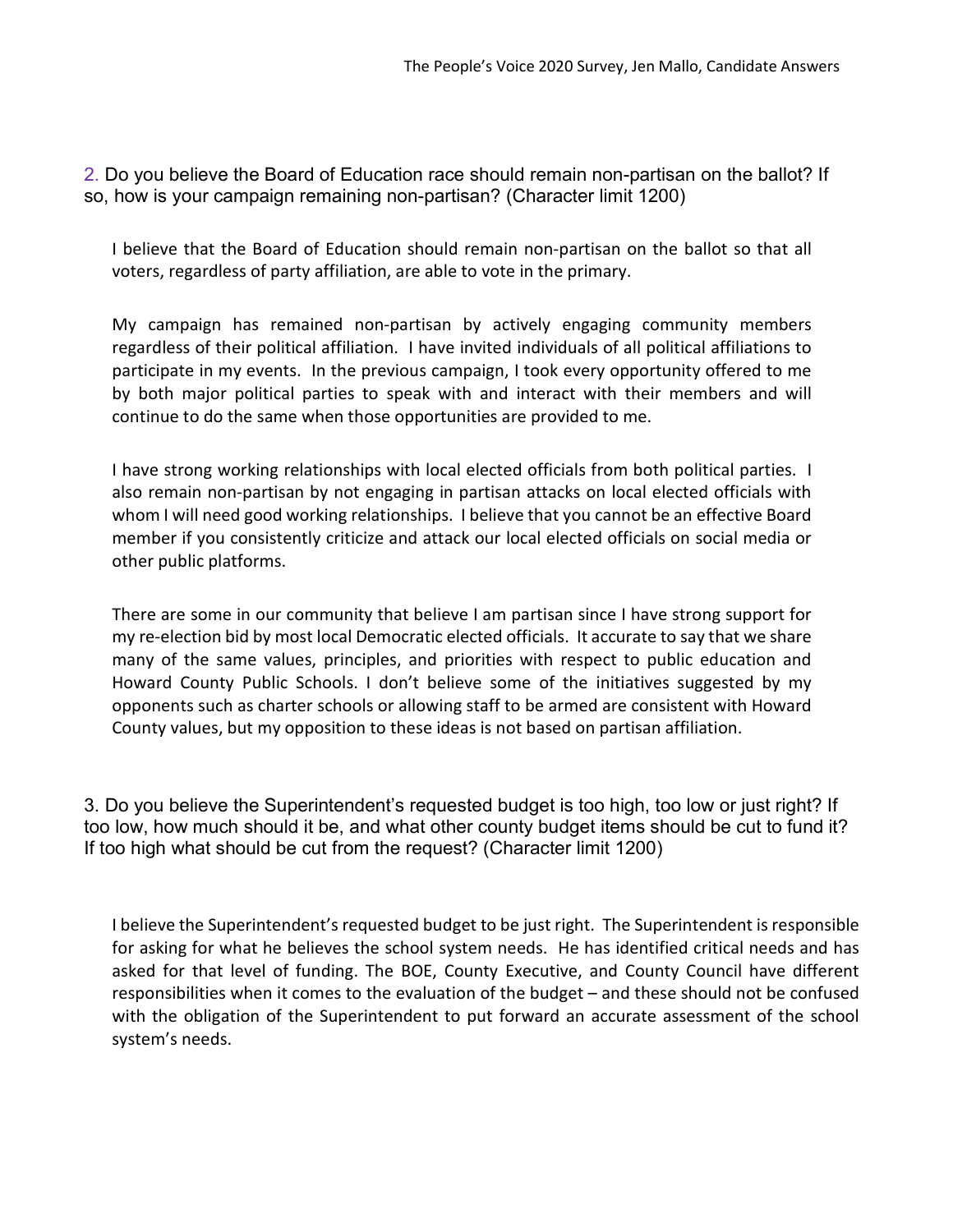4. Over time, the County Council and Board of Education have often disagreed on where responsibility lies regarding addressing overcapacity. There are varying beliefs regarding restricting development and redistricting as tools. How do you suggest the County Council and Board of Education work together to address overcapacity issues? (Character limit 1500)

The County Council (CC) needs to understand what the school system's needs are and what the existing infrastructure can support. It is incumbent on the BOE to provide them this information so that the CC can do its job efficiently and effectively. The BOE should not be involved in development decisions beyond taking positions on legislation which will have a direct impact on schools. As a Board member, I made it clear to the CC on my support for legislation to increase the period of time areas are closed to development when there is insufficient school capacity, as well as the need for increased funding for investment in new and renovated school facilities.

At the same time, the BOE has the responsibility to use its taxpayer funded capital investment efficiently and effectively. It must use school assignment (redistricting) to balance capacity across schools throughout the county. As painful as it is, we cannot have numerous schools below 90% capacity and ask for new state and local funding. It is incumbent upon the CC and County Executive (CE) to hold the BOE accountable for balancing capacity appropriately and for allocating capital funding when new capacity is needed. The BOE should not be in the position of arbitrarily trying to keep areas 'closed' to development by forcing students to attend over-crowded schools.

Working together in this case should really be about frank discussions on school system needs and county revenue generation abilities. We need to allow each elected body to do its own job with the full faith and confidence that the information needed will be provided by the other party.

5. How do you define Equity? Suggest how the HCPSS can better ensure equity. Give specific examples, including how to accomplish those goals in the budget. (Character limit 1500)

Equity is a lens through which we should view education to determine if students' needs, access, and opportunities are being adequately provided for or met. The lens should be used to guide our decision making, our priorities, and our analysis.

Within that framework, we know that as of today, it can specifically mean:

- making sure that students have access to the resources and supports they need for academic success
- making sure that students who are vulnerable have protections in place
- making sure that students who are hungry are fed because without that, they are unlikely to learn

 making sure that students who need IEPs and 504s be able to get them and then meeting those students with supports where they need it once the IEP or 504 accommodations are in place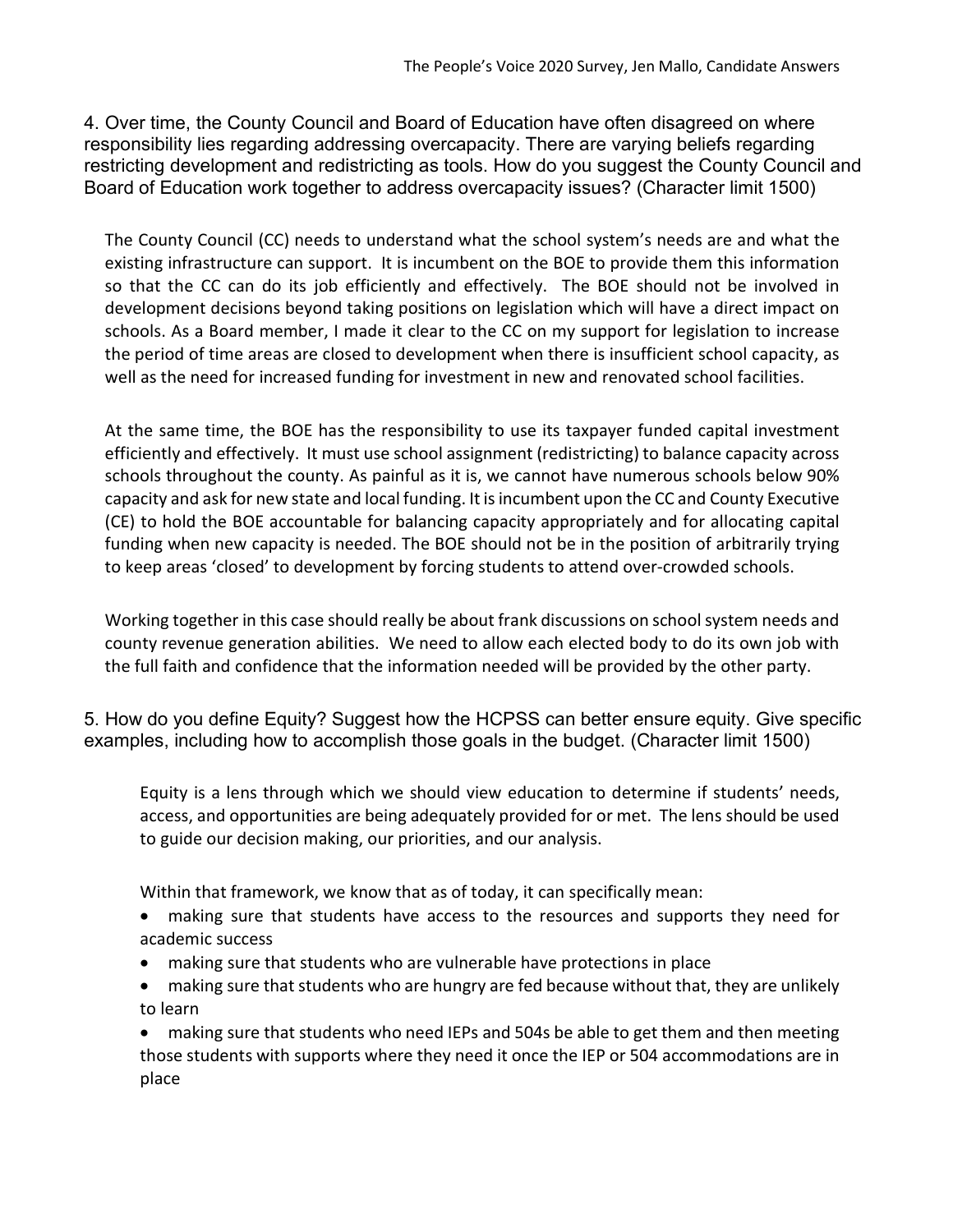- making sure that students who need academic acceleration through gifted and talented programs receive services
- making sure that students who are not college bound have opportunities to develop skills and knowledge that can make them successful adults in their community.

Equity is about ensuring that we do not have a one-size-fits-all or even a one-size-fits most approach to education.

If we know we have a problem, we need to identify specific steps to address the problem, implement the steps, and then reevaluate the steps taken. It is a cycle for improvement:



For example, we were able to determine that we have a problem with disproportionate discipline for students who are Black, Hispanic, male or receive special education services. The first step was to determine the validity and severity of the problem. The second step is for the school system to begin to understand the underlying reasons for the disproportionate discipline. Next, we develop a plan with concrete steps to address the underlying causes, to develop strategies to prevent the problems, and to continue to track the data. We implement the strategies to decrease disproportionate discipline and then evaluate our processes and results. This then takes us back to the beginning of the cycle.

We, as a school system, need to be open to criticism that can then lead us to identifying unknown problems.

The BOE needs to direct the Superintendent to align the budget with our equity priorities. For example, as we add more students who are Black or Latinx, then we need to add more Black Student Achievement Liaisons and Hispanic Achievement Liaisons. As our enrollment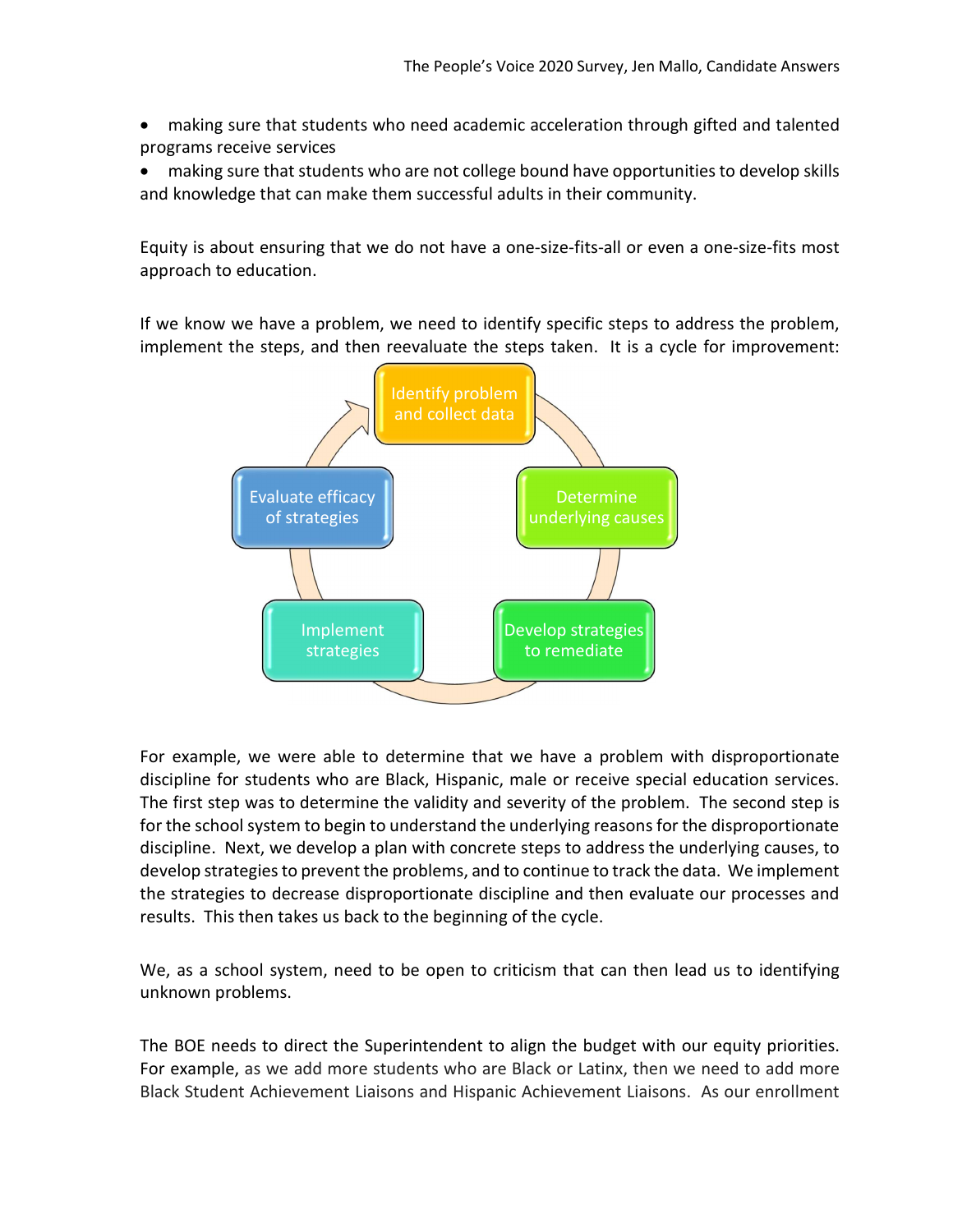grows and we add more students who are below grade level in reading and math, then we need to correspondingly invest more in reading specialists, literacy coaches, and math coaches. As we find our special education students' needs and numbers growing, we need to correspondingly add qualified special education staff. The school system already has formulas for differentiated staffing and this type of algorithm should also be used to develop staffing models for BSAP, HSAP, Reading Specialists, Literacy Coaches (RSTs) and Math Coaches (MSTs or MISTs).

Additionally, we need to continue to fund and expand the Office of Diversity, Equity and Inclusion. With a staff of 4 that conducts training for cultural proficiency, restorative justice, equity assurance, and more at 76 schools and for over 8,000 employees—it appears to be insufficiently staffed. If we want to pay equity more than lip service, then it must be an investment in personnel and training in our immediate future budgets.

6. What do you believe Board of Education Members can do to help students achieve their fullest potential at all levels? Please include in your answer what you believe should be done to close any achievement gaps, be specific. (Character limit 1500)

As BOE members, we can help student achieve their fullest potential by

- Having a robust social emotional learning curriculum for all grade levels to foster positive relationships among children, reduce bullying, and build high functioning collaborative and cooperative classroom communities
- Fully supporting and building a culture of restorative justice
- Examining our course offerings to ensure that students have appropriate and productive choices to be either career or college ready upon graduation
- Examining our Career and Technical Education offerings to ensure that once a student enters a program that they have the access and opportunity to complete it
- Having educators set high expectations for student achievement and effort for all students
- Raising awareness of implicit bias by educators and administrators and taking active steps to reduce the effects of implicit bias
- Increase the number of staff working in the following areas:
	- o Special education
	- o BSAP, HSAP, and International Liaisons
	- o Reading specialists
	- o Differentiated staff
	- o Literacy coaches (RSTs)
	- o Math coaches (MSTs and MISTs)
	- o Diversity, Equity, and Inclusion personnel
	- o Mental health personnel
- Developing policies that are both good and effective
- Aligning our budget with our priorities and our belief in equitable educational opportunities.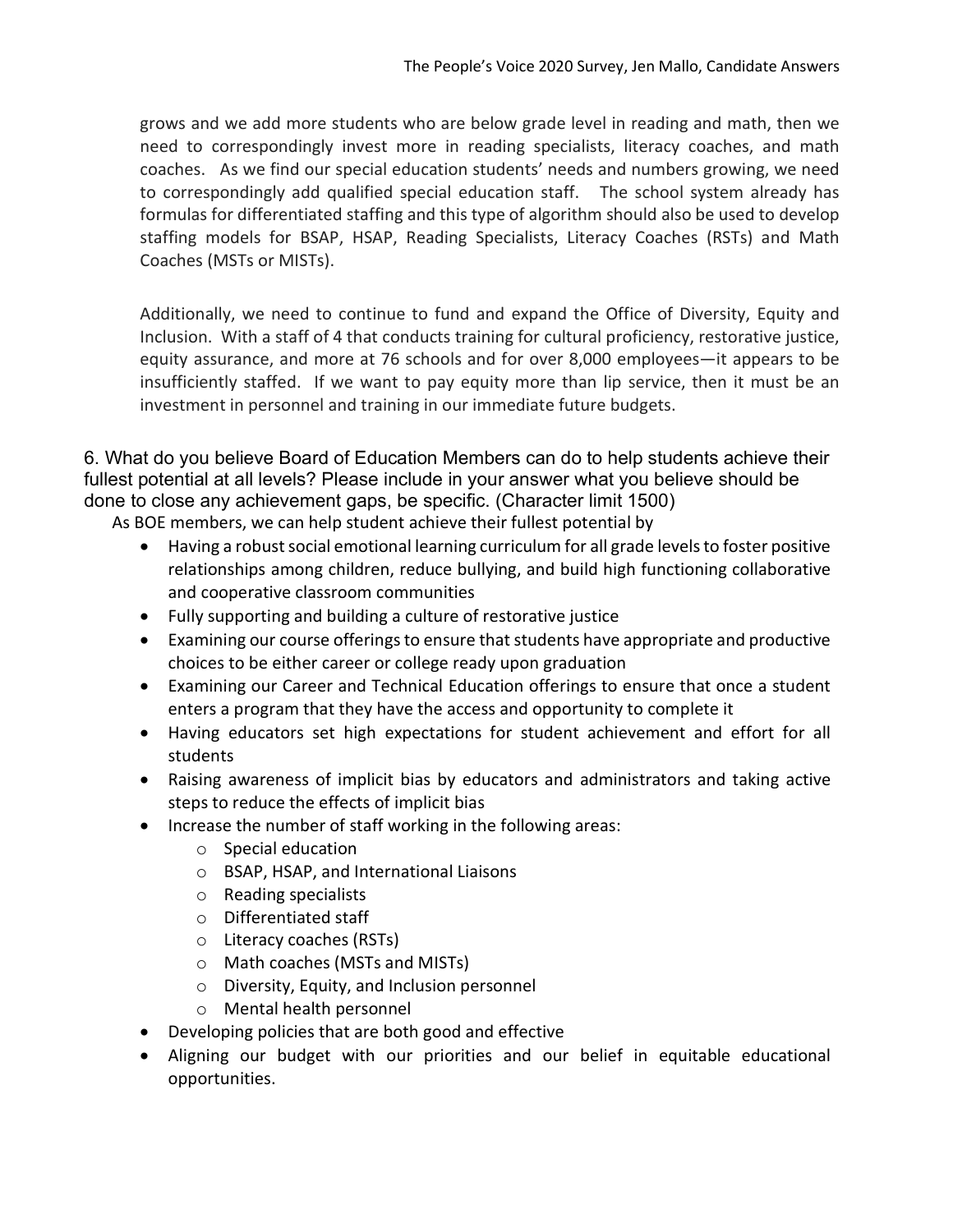7. What are three things you feel should be Board priorities in the next one to three years? (Character limit 1500)

Given that schools are closed due to the coronavirus pandemic, our next three years will need to be focused on the long-term impact from this pandemic. For example, I already know the following concerns will be critical to address:

- 1. Students already experience a summer slide, where students fall backward in learning from where they were at the end of the school year. Typically, they lose between one and two months of progress after a 10-week break. With the coronavirus pandemic, our students are likely to have an even greater learning deficit. We will need to address this aggressively. Whether it is changing the length of the school year or having summer school or developing new models of instruction—it will be incumbent on the board to be flexible and open to innovation to prevent an insurmountable deficit in student learning.
- 2. With the economic downturn that is accompanying the pandemic, it is likely that we will experience catastrophic economic impacts as a county and by extension, with the school system. We will need to adjust economic expectations and budgets to deal with the new reality of less available revenue. We will need to better align our revenue with our priorities.
- 3. Today, we need an immediate investment in technology and professional development for distance learning. We need to develop alternative delivery models that are flexible and responsive. It must be one that combines technology and print materials. The school system must invest in sufficient technology for any student and staff member needing it. There are already warnings that the coronavirus could see a resurgence in the Fall of 2020. We need take steps now that allow us to develop an infrastructure that can support us in future crises. This will continue to be a priority over the next couple of years.

8. Choose a 2020 local Howard County State Bill and evaluate it. (Character limit 1200)

Ho-Co 2-20/HB826

This bill stipulates that advertisements of homes in Howard County may not include the school assignment. There are exemptions for written communications. The merits of this bill are clear when we look at the 2019 redistricting effort and see that many residents were unaware that their home purchases did not guarantee them attendance at specific schools. While just a portion of the communication between buyers and sellers, advertising is often the first and most memorable component of real estate home sales. This bill takes a step towards communicating with buyers the truth of the situation that school assignment is not guaranteed to attend a specific school regardless of how much you paid for your house. I believe this bill effectively balanced freedom of speech protections with truth in advertising requirements and recommended its support.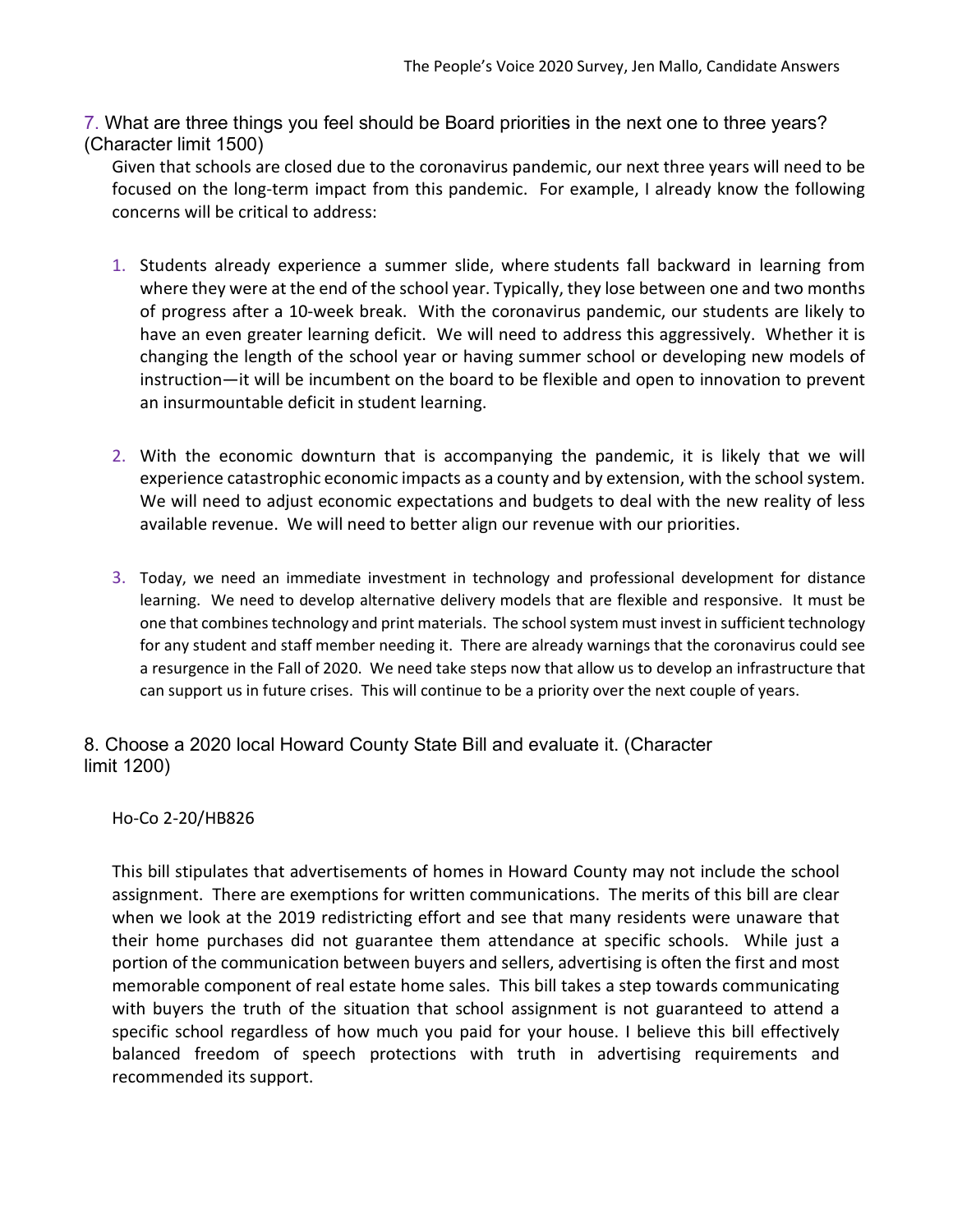9. How would you as a Board Member, oversee, review and instruct the Superintendent? Give a specific example of each, where the Board of Education and Superintendent have fallen short, and done well. (Character limit 1500)

As a Board Member, it is critical that you work as part of a team that oversees, reviews, and instructs the Superintendent. Every decision the Board makes must be done with the approval of a majority of members. To act in isolation is counterproductive to effective governance. As such, I communicate regularly with fellow Board members to build consensus and to work collaboratively. I will continue to do so if re-elected.

The Board and the Superintendent fell short when the past Boards did not direct the Superintendent to fully fund healthcare costs to the full amount of the actuarial projected healthcare claims. This resulted in the accumulation of a nearly \$50M health and dental fund deficit within two years. This decision and the associated deficit still dramatically impacts the ability of the BOE to direct investment in areas that require focus.

The Board of Education and the Superintendent have done well together when we this year directed the Superintendent to develop a plan to pay down the healthcare deficit. Over the course of many months, the Superintendent developed a plan, the Board agreed to it, and then directed the administration to work with the County Executive to ensure that both parties could support it. Through this second set of instructions, the County Executive counter-offered a revised plan, which was then adopted. This type of collaboration with the Superintendent, the BOE, and the County Executive to address a serious financial problem is what I believe the citizens of Howard County expect.

10. With regard to school redistricting, what do you believe are the three top priorities, in order, that should be considered as reasons to redistrict, or be goals of redistricting? How would you suggest those goals be met? What do you believe was done right and done wrong in the most recent redistricting? (Character limit 1500)

Absent action by the Board, the next school year would have over 21,000 students in schools above 110% capacity – and over 10,000 students in schools above 120% capacity. It affected elementary, middle, and high schools throughout the county. At the same time, the under-utilization of some of our schools threatened our ability to secure state school construction funding. The Board voted 7-0 to begin the redistricting process in 2019. None of us wanted to redistrict, all of us knew it needed to be done.

The process and goals of redistricting are outlined in our Policy 6010. The policy outlines three major goals to be balanced:

- Maintain utilization of schools within the 90%-110% target utilization range.
- Keep neighborhoods together with strong feeds from one school to another.
- Consider student demographics and avoid the concentration of poverty (along with multiple other factors) at individual schools.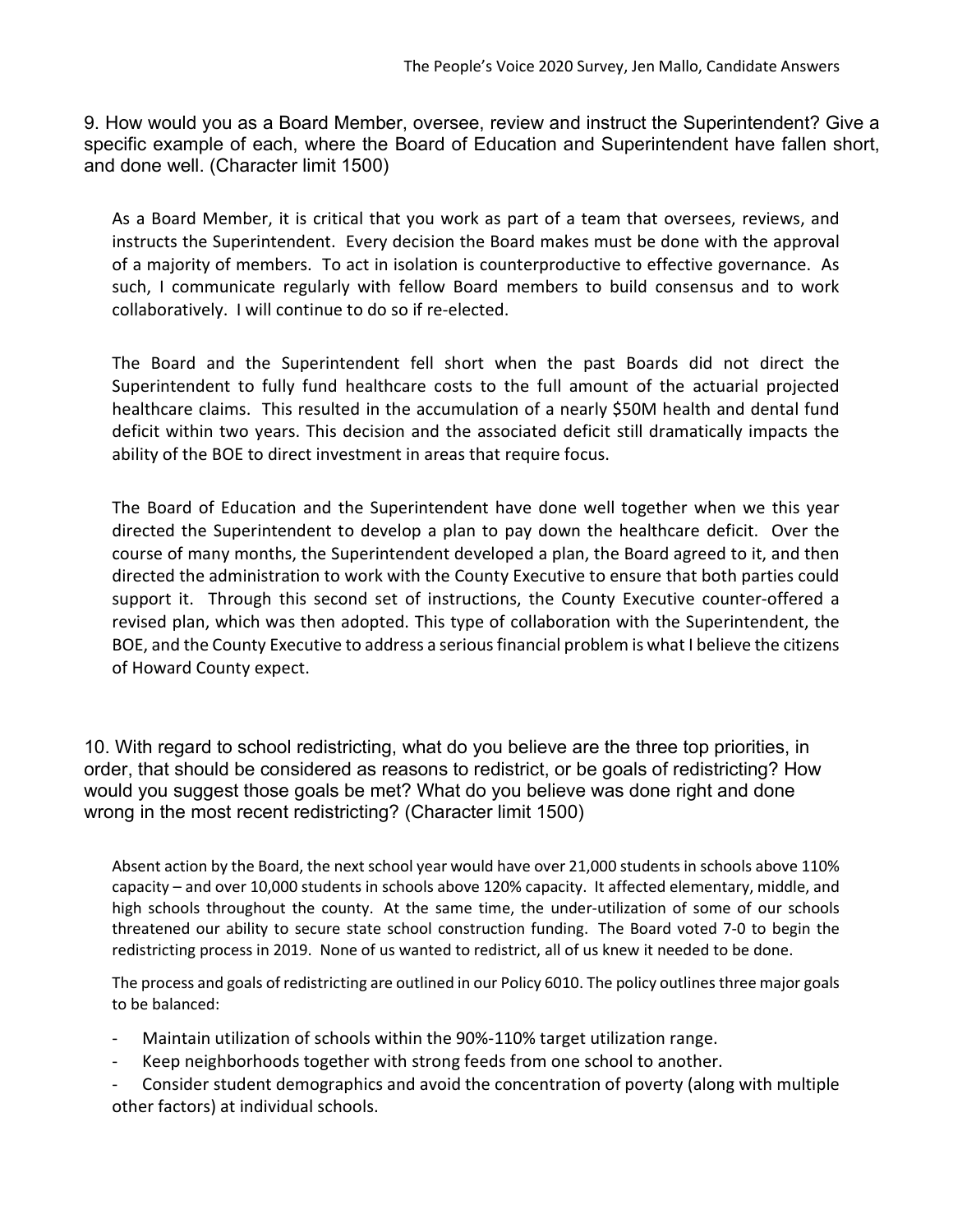The policy included 14 separate factors within those three areas. I fully support considering all 14 factors and attempting with each and every move to optimize for as many of the 14 factors as possible. Balance is the key as the 14 separate factors can be in direct conflict with each other. For example, solving only for capacity utilization yields unacceptably splintered communities with bus rides of over an hour each way for some students.

I worked collaboratively with fellow Board members to build consensus for change. In every polygon assignment I weighed each of the 14 factors and asked, "Does this improve the existing situation". It is in this spirit that I embraced the vision of Jim Rouse--one of diversity, equity, and inclusion. In the end, by balancing student enrollment and demographics, we are a better steward of the taxpayer dollars and resources.

The resulting plan was a compromise  $-1$  doubt that any Board member, myself included, is entirely satisfied with the new attendance areas. I voted in the majority of the 5-2 vote as I believe doing nothing (what a 'no' vote would have accomplished) was unconscionable, particularly for those students at overcapacity schools. Ultimately, we made hard decisions that we believed would provide some necessary relief and sympathize deeply with those children who will have a hard time with the changes.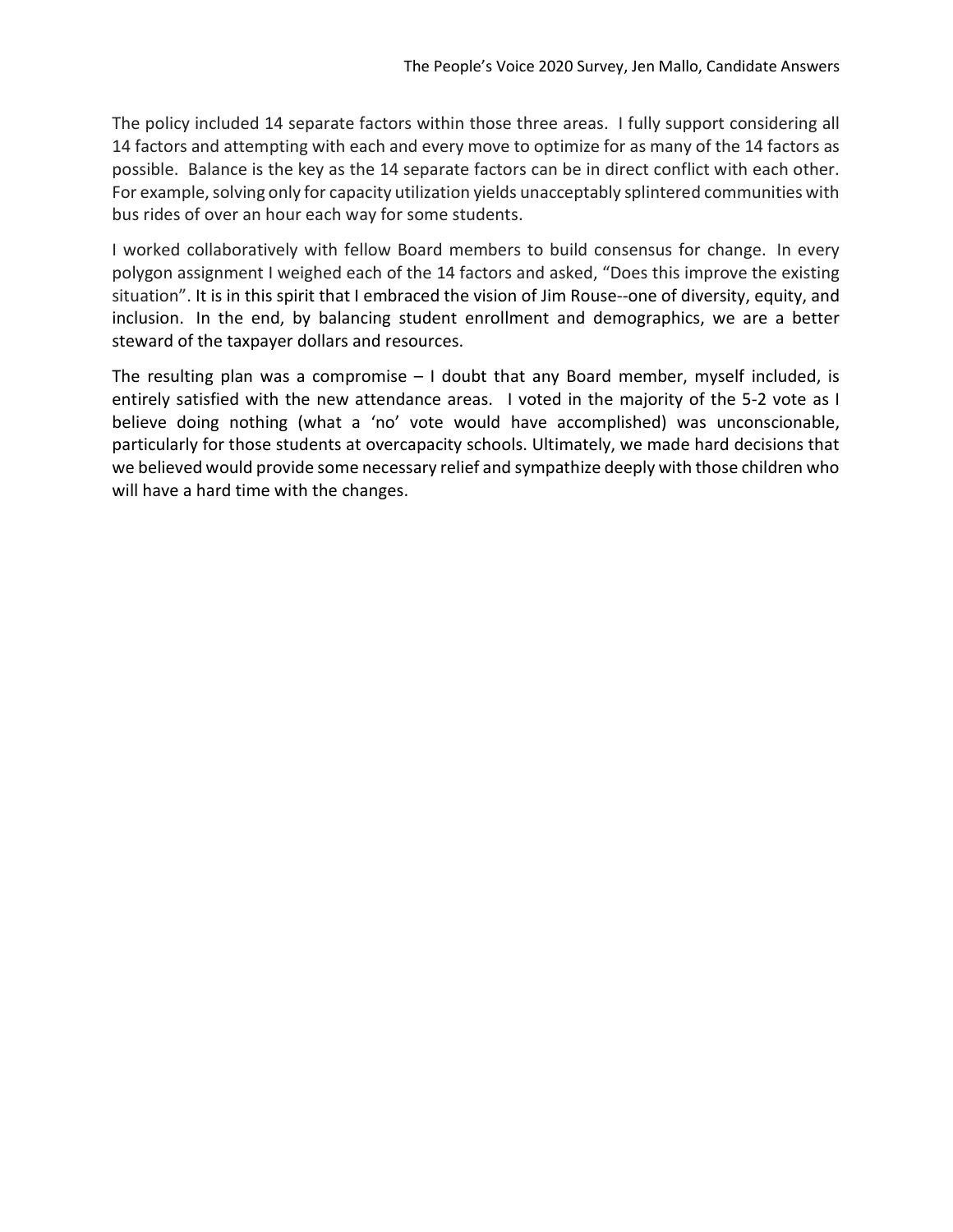11. Do you believe the HCPSS is serving the needs of the Special Education community? If not, what needs to be changed? Do you believe there is enough funding for Special Education in the current HCPSS budget? Why? (Character limit 1200)

HCPSS needs to continue to build capacity to serve the Special Education Community. As the student population who receive special education services grows, so too does our need for qualified staff. As the needs of the students receiving special education change and become more complex and robust, so too does our need to hire additional highly trained, qualified staff. The current budget is insufficient. This is demonstrated by overspending in out-of-county placements budget category for special needs students. If we were sufficiently staffed and able to meet the needs of the majority these students in-house, then I would believe we have budgeted enough funding. The fact that the Superintendent advocated for the additional hiring of more than 200 special education personnel indicates that the current administration believes we need to do more. I believe them and our parents in the community who have indicated the level of increased need.

12. In what areas of public education do you refuse to compromise, due to strong beliefs? How would you make changes in these areas? Give examples of how you collaborated and compromised with colleagues who disagreed with you. (Character limit 1200)

I am unwilling to compromise on my belief that every child deserves access to a quality education.

I will help develop policies and procedures that contribute to all children receiving a quality education. Specifically, I will work towards:

- Policies and practices that overcome educator and administrator bias
- Reductions of disproportionate suspensions and discipline for Black, Male, and Special Education Students
- Reduce the achievement gap, not by pushing the ceiling down, but by bringing up the floor. This must include:
	- Additional Achievement Liaisons (BSAP, HSAP, International)
	- **Increased diversified hiring and retention**
	- **Anti-bias training**

 Support and fund the acquisition of educational technology so that when we are faced with a national emergency (like we are seeing currently with the coronavirus pandemic), we can have viable distance learning options.

 Continue to support our provision of food and mental health services in an emergency, like we are experiencing now.

During redistricting, I regularly met with BOE members to incorporate feedback from them and the community. The collaboration and compromise that I lead with Dr. Wu is ultimately what allowed for boundary areas to be adjusted, students moved, and resources to be more efficiently, effectively, and equitably used. Absent this collaboration, the school board would have failed in meeting its responsibilities.